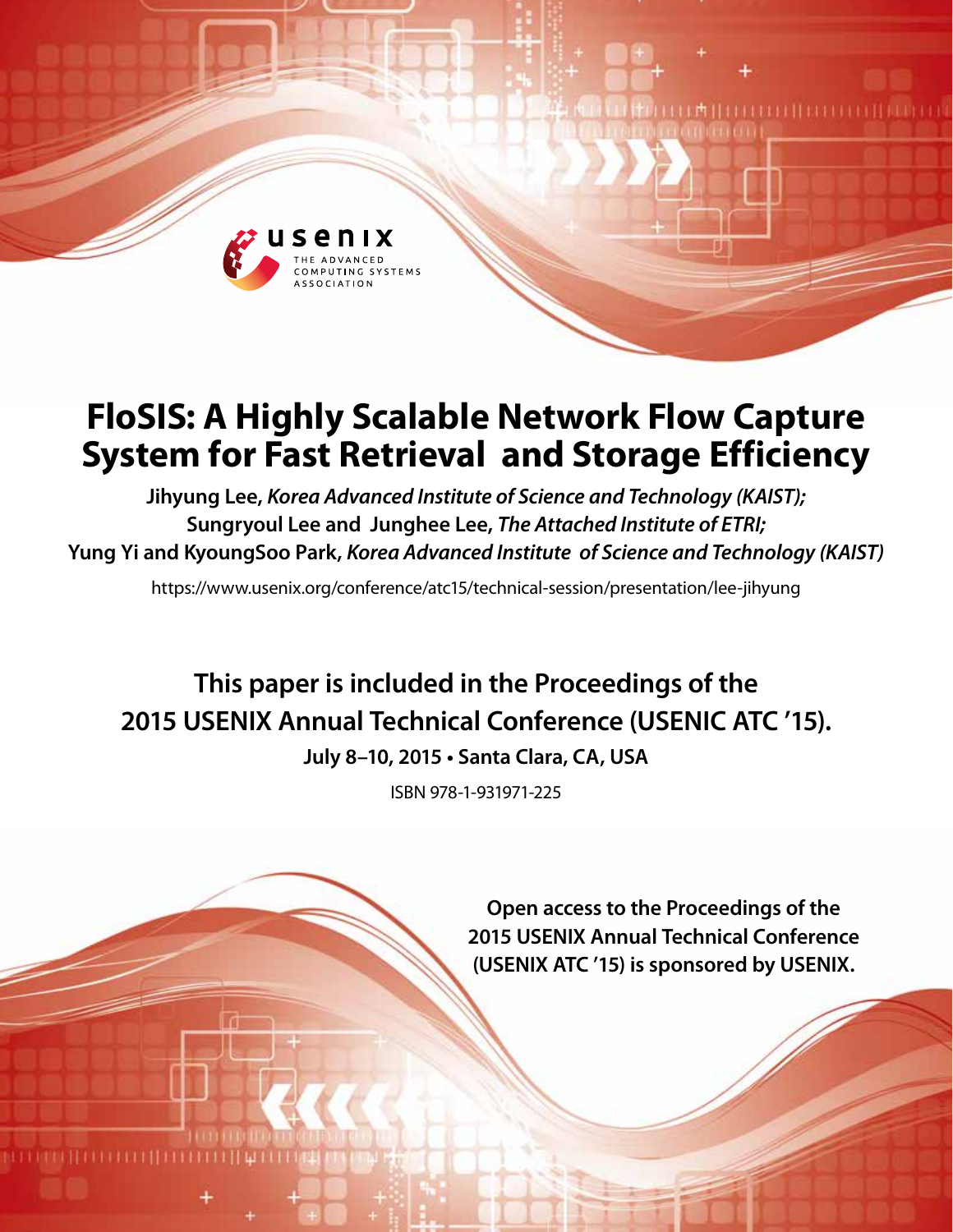## FloSIS: A Highly Scalable Network Flow Capture System for Fast Retrieval and Storage Efficiency

Jihyung Lee, Sungryoul Lee\*, Junghee Lee\*, Yung Yi, KyoungSoo Park

Department of Electrical Engineering, KAIST The Attached Institute of ETRI\*

#### Abstract

Network packet capture performs essential functions in network management such as attack analysis, network troubleshooting, and performance debugging. As the network edge bandwidth exceeds 10 Gbps, the demand for scalable packet capture and retrieval is rapidly increasing. However, existing software-based packet capture systems neither provide high performance nor support flow-level indexing for fast query response. This would either prevent important packets from being stored or make it too slow to retrieve relevant flows.

In this paper, we present FloSIS, a highly scalable, software-based flow storing and indexing system. Flo-SIS is characterized as the following three aspects. First, it exercises full parallelism in multiple CPU cores and disks at all stages of packet processing. Second, it constructs two-stage flow-level indexes, which helps minimize expensive disk access for user queries. It also stores the packets in the same flow at a contiguous disk location, which maximizes disk read throughput. Third, we optimize storage usage by flow-level content deduplication at real time. Our evaluation shows that FloSIS on a dual octa-core CPU machine with 24 HDDs achieves 30 Gbps of zero-drop performance with real traffic, consuming only 0.25% of the space for indexing.

#### 1 Introduction

Network traffic capture plays a critical role in attack forensics and troubleshooting of abnormal network behaviors. Network administrators often resort to packet capture tools such as tcpdump [6], wireshark [8], netsniffng [3] to dump all incoming packets and to analyze the behaviors from multiple dimensions. These tools can help pinpoint a problem in network configuration and performance and even reconstruct the entire trace of an intrusion attempt by malicious hackers.

As the edge network bandwidth upgrades to beyond 10 Gbps, existing packet capture systems have exposed a few fundamental limitations. First, they exhibit poor performance in packet capture and dumping, sometimes unable to catch up with packet transmission rates in a highspeed network. This is mainly because these tools do not properly exploit the parallelism with multiple CPU cores and disks, and the existing kernel is not optimized for high packet rates. Second, most existing tools do not support indexing of stored packets. Lack of indexing would incur a long delay to retrieve the content of interest since the search performance would be limited by sequential disk access throughput, often translating to hours of delay in a multi-TB disk. Third, the huge traffic volume at a high-speed link would significantly limit the monitoring period. For example, it takes less than 17 hours to fill up 24 disks of 3TB at the rate of 10 Gbps. For extended monitoring period, one must enhance the storage efficiency by compressing the stored content.

Recent development of high-performance packet I/O libraries [1, 22, 26, 28] has in part alleviated some of the problems. For instance, n2disk10g [17] and tcpdumpnetmap [7] exploit a scalable packet I/O library to achieve a packet capture performance of multi-10 Gbps. Moreover, n2disk10g allows parallel packet dumping to disk and packet-level indexing for fast access. However, the primary problem with these solutions is that they still deal with *packets* instead of network *flows*. Working with packets presents a few fundamental performance issues. First, query processing would be inefficient. Most content-level queries would inspect the packets in the same TCP flow rather than those that belong to completely unrelated flows. Time-ordered packet dumping would scatter the packets in the same flow across a disk. Even with indexing, gathering all relevant packets for a query could either increase disk seeks or waste disk bandwidth from reading unrelated packets nearby the targets. Second, per-packet indexing would be more expensive than per-flow indexing. Per-packet indexing would not only use more metadata disk space but also significantly increase the search time.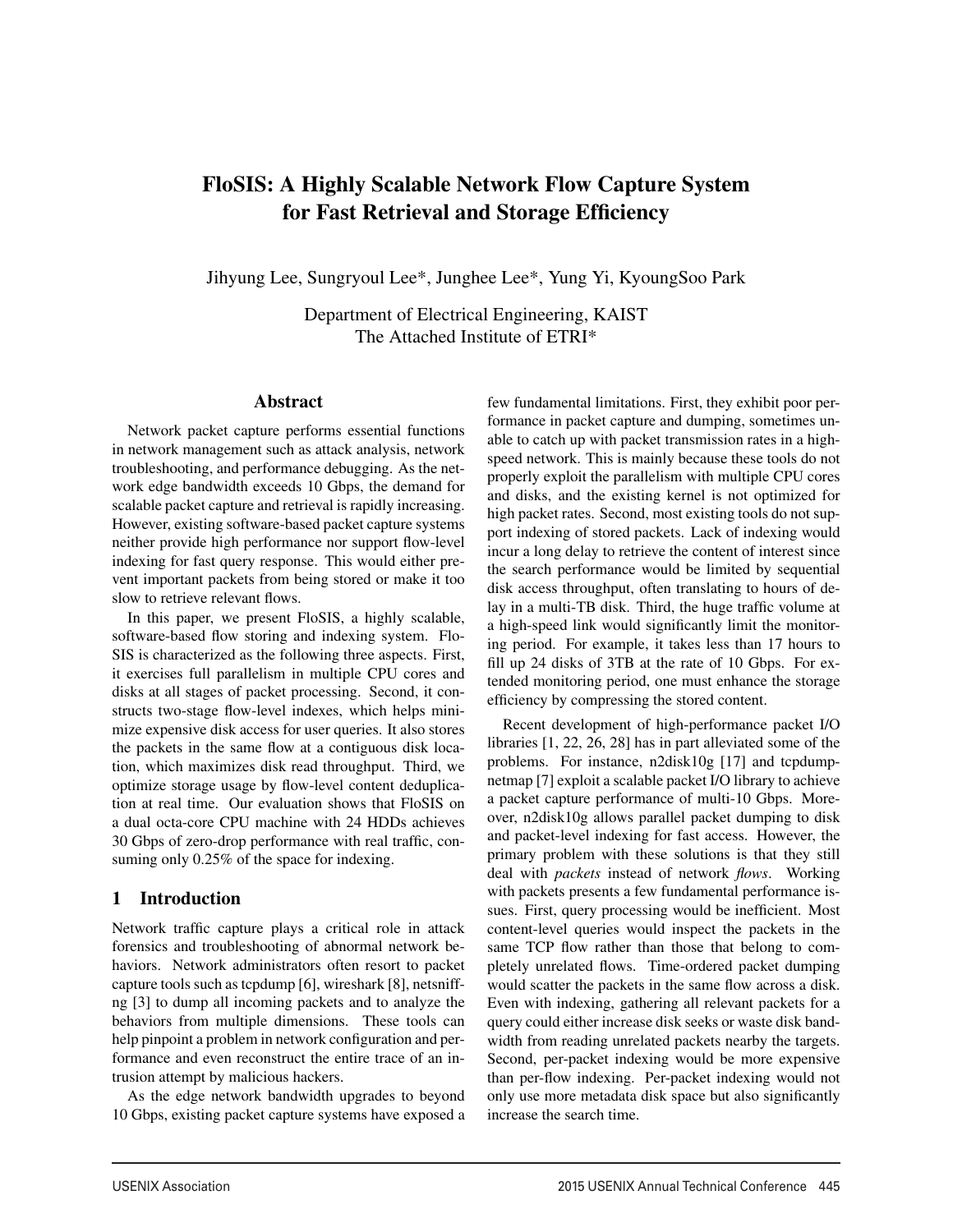In this paper, we present FloSIS (Flow-aware Storage and Indexing System), a highly scalable softwarebased network traffic capture system that supports efficient flow-level indexing for fast query response. Flo-SIS is characterized by three design choices. First, it achieves high performance packet capture and disk writing by exercising full parallelism in computing resources such as network cards, CPU cores, memory, and hard disks. It adopts the PacketShader I/O Engine (PSIO) [22] for scalable packet capture, and performs parallel disk write for high-throughput flow dumping. Towards high zero-drop performance, it strives to minimize the fluctuation of packet processing latency. Second, FloSIS generates two-stage flow-level indexes in real time to reduce the query response time. Our indexing utilizes Bloom filters [13] and sorted arrays to quickly reduce the search space of a query. Also, it is designed to consume small amount of memory while it allows flexible queries with wildcards, ranges of connection tuples, and flow arrival times. Third, FloSIS supports flow-level content deduplication in real time for storage savings. Even with deduplication, the system preserves the packet arrival time and packet-level headers to provide exact timing and size information. For an HTTP connection, FloSIS parses the HTTP response header and body to maximize the hit rate of deduplication for HTTP objects.

We find that our design choice brings enormous performance benefits. On a server machine with dual octa-core CPUs, four 10 Gbps network interfaces, and 24 SATA disks, FloSIS achieves up to 30 Gbps for packet capture and disk writing without packet drop. Its indexes take up only 0.25% of the stored content while avoiding slow linear disk search and redundant disk access. On a machine with 24 hard disks of 3 TB, this translates into 180 GB for 72 TB total disk space, which could be managed entirely in memory or stored into solid state disks for fast random access. Finally, FloSIS deduplicates 34.5% of the storage space for 67 GB of a real traffic trace only with 256 MB of extra memory consumption for a deduplication table. In terms of performance, it achieves about 15 Gbps zerodrop throughput with real-time flow deduplication.

We believe that our key techniques in producing high scalability and high zero-drop performance are applicable to other high-performance flow processing systems like L7 protocol analyzers, intrusion detection systems, and firewalls. We show how one should allocate various computing resources for high performance scalability. Also, our efforts for maintaining minimal processing variance should be valuable in high-speed network environments where packet transmission rates vary over time.

## 2 Design Goals and Overall Architecture

In this section, we highlight our system design goals and describe overall system architecture of FloSIS.

#### 2.1 Design Goals

(1) High scalability: A high-speed network traffic capture system should acquire tens of millions of packets per second from multiple 10G network interfaces, and write them to many hard disks without creating a hotspot. To achieve high performance, the system requires a highly scalable architecture that enhances the overall performance by utilizing multiple CPU cores and hard disks in parallel. Moreover, it should be easily configurable.

(2) High zero-drop performance: The system should ensure high zero-drop performance. A peak zero-drop performance refers to the maximum throughput that the system can achieve without any packet drop. It is an important performance metric of a network traffic capture system since we need to minimize packet drop for accurate network monitoring and attack forensics. It typically differs from the peak throughput that allows packet drop. Even if the input traffic rate is much lower than the peak throughput, a temporary spike of delay caused by blocking I/O calls or scheduling can incur packet drop regardless of the amount of available computation resources.

(3) Flow-level packet processing: Indexing plays a critical role in fast query response. Instead of packet-level indexing [17, 19], we make an index per each flow. Flowlevel indexing significantly reduces the index space overhead and improves disk access efficiency. However, it requires managing the packets by their flows so that the packets in the same flow are written to the same disk location. While this incurs extra CPU and memory overheads, it also provides an opportunity to deduplicate the flow content, making more efficient use of the storage.

(4) Flow-aware load balancing: For efficient flow processing, the packets in the same flow need to be transferred to the same CPU core from the NICs while the per-core workload should be balanced on a multicore system. Otherwise, packets should be moved across the CPU cores for flow management, which might cause severe lock contention and degrade CPU cache efficiency.

## 2.2 Overall Architecture

2

The basic operation of FloSIS is simple. It captures the network packets mirrored by one or a few switch ports, manages them by their flows  $\frac{1}{1}$ , and writes them to disk. It also generates per-flow metadata and its associated index entries, and responds to user queries that find a set of matching flows on disk. In case a flow content is redundant, the system deduplicates the flow by having its on-disk metadata point to a version that exists in a disk.

For scalable operation, FloSIS adopts a parallelized pipelined architecture that effectively exploits the parallelism in modern computing resources, and minimizes

<sup>&</sup>lt;sup>1</sup>We mainly focus on TCP flows in this paper, and non-TCP packets are written to disk as they arrive without flow-level indexing.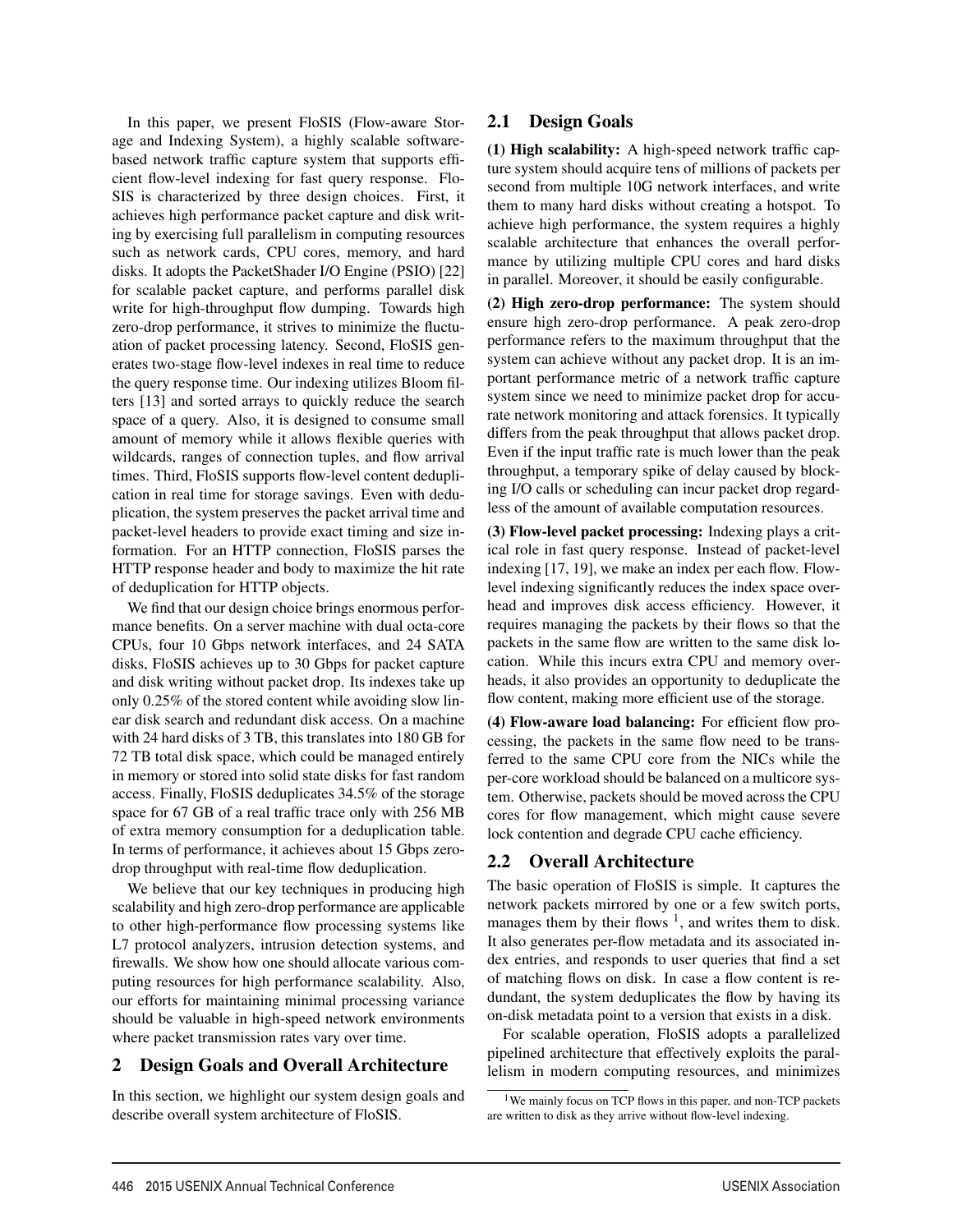

Figure 1: The half of overall architecture and thread arrangement of FloSIS on a machine with 16 CPU cores, four 10G NIC ports, 24 HDDs, and 2 SSDs

3

the contention among them. It is multi-threaded with three distinct thread types: engine, writing, and indexing threads. The engine thread is responsible for packet acquisition from NICs, flow management, and index generation. It also coordinates flow and index writing to disk with writing and indexing threads. The writing thread shares the buffers for writing with an engine thread, and periodically writes them onto a disk. All packets in the same flow are written consecutively to disk unless they are deduplicated. The indexing thread shares the flow metadata and indexes with an engine thread, and sorts the indexes when it gathers enough entries. Also, it writes the metadata and indexes to disk for durability and helps with resolving the queries by searching through the indexes. We use hard disk drives (HDDs) for storing the flow data and solid state drives (SSDs) for metadata and index information. Our system benefits from cost-effective packet data dumping and prompt query response from fast retrieval of flow metadata and indexes.

Figure 1 shows the mapping of FloSIS threads into a server machine with 16 CPU cores, four 10G NIC ports, and 24 HDDs and 2 SSDs, which we use as a reference platform in this paper. The guiding principle in resource mapping is to parallelize each thread type as much as possible to maximize the throughput while minimizing packet drop from resource contention. Every thread is affinitized to a CPU core to avoid undesirable interference from inter-core thread migration. We co-locate multiple writing threads with an engine thread on the same CPU core since writing threads rarely consume CPU cycles and mostly perform blocking disk operations. Since a writing thread shares the buffers that its engine thread fills in, it would benefit from shared CPU cache if it is co-located with an engine thread. In contrast, an indexing thread runs on a different CPU core since it periodically executes CPU-intensive operations, which might interfere with high-speed packet acquisition with engine threads. Since indexing thread operations are not timecritical, we can place multiple indexing threads on the same CPU core. Each writing thread has its own disk to benefit from sequential disk I/O without concurrent access by other threads. However, SSDs are shared by multiple indexing threads since they do not suffer from performance degradation by concurrent random access.

## 3 High-speed Flow Dumping

In this section, we describe scalable packet capture and flow dumping of FloSIS. FloSIS uses a fast user-level packet capture library that exploits multiple CPU cores, and performs direct I/O to bypass redundant memory buffering at disk writing while minimizing CPU and memory consumption for disk I/O.

## 3.1 High-speed Packet Acquisition

The first task of FloSIS is to read packets from NICs. It is of significant importance to allocate enough resource on the packet acquisition, because its performance serves as an upper-bound of the achievable system throughput. Thus, we allocate so many CPU cores as to read the packets from NICs at line rate. For scalable packet I/O, Flo-SIS employs the PSIO library [22], which allows parallel packet acquisition by flow-aware distribution of incoming packets across available CPU cores. PSIO is known to achieve a line rate regardless of packet size with batch processing and efficient memory management [22]. Also, we use symmetric receive-side scaling (S-RSS) [31] that maps both upstream and downstream packets in the same TCP connection to the same CPU core. S-RSS hashes the 4-tuple of a TCP packet to place the packets in the same connection in the same RX queue inside a NIC. Each RX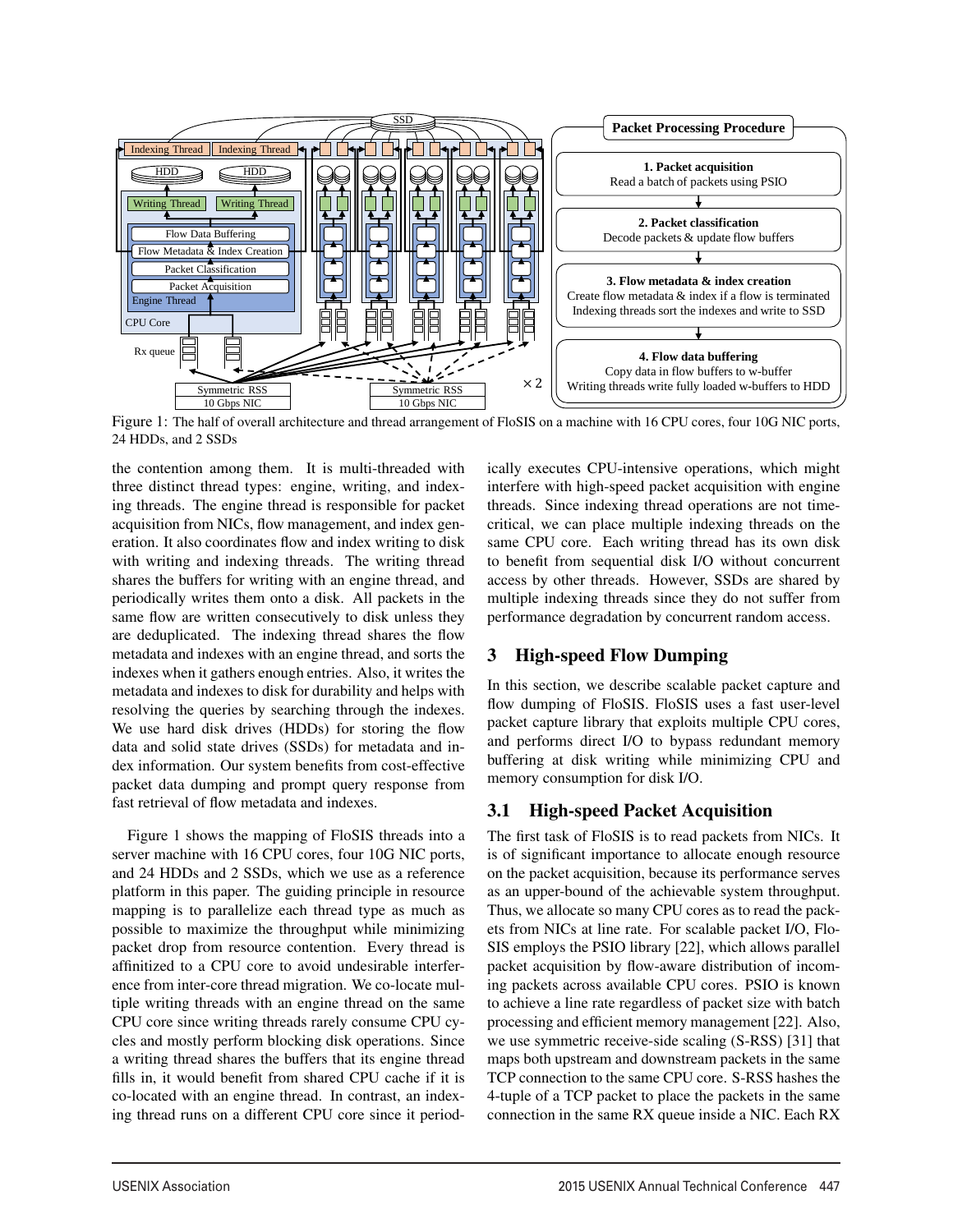

Figure 2: Flow data in the flow buffers and the disk (U: Upstream, D: Downstream, H: Head, B: Body). (a) a typical TCP flow, (b) an HTTP flow with a request in an upstream buffer, and a response in a downstream buffer, and (c) another HTTP flow with the same response body as (b)'s.

queue in a NIC is dedicated to one of the engine threads, and all packets in the queue are processed exclusively by the thread. This architecture eliminates the need of inter-thread synchronization and achieves high scalability without sharing any state across engine threads.

One may have concern that S-RSS may not distribute the packet load evenly across multiple CPU cores. However, a recent study reveals that S-RSS effectively distributes real traffic at a 10 Gbps link almost evenly across multiple CPU cores, by curbing the maximum load difference at 0.2% for a 16-core machine [31].

#### 3.2 Flow-aware Packet Buffering

When packets are read from NIC RX queues, the engine thread manages them by their *flows.* The engine thread classifies the received packets into individual flows, and each flow maintains its current TCP state as well as its packet content. FloSIS keeps all packets in the same TCP connection at a single conceptual buffer called *flow buffer*. A flow buffer consists of three data buffers: packet header, upstream and downstream buffers as shown in Figure 2. The packet header buffer collects all packet headers (*e.g.*, Ethernet and TCP/IP headers) and their timestamps in the order of their arrival. While FloSIS focuses on flow-level indexing and querying, it also supports packet-level operations to provide information such as packet retransmission, out-of-order packet delivery, inter-packet delay, etc, where packet header buffers are needed to reconstruct such information. The upstream and downstream buffers maintain reassembled content of TCP segments so that the user can check the entire message at one disk seek. In case of an HTTP flow, the downstream buffer is further divided into response header and body buffers. This header-body division adds efficiency in deduplication, since the response header tends to differ for the same object (see Section 5 for more details).

One challenge in maintaining the flow buffer is memory management of three data buffers. Since a flow size is variable, one might be tempted to dynamically (re)allocate the buffers. However, we find that dynamic memory allocation often induces unpredictable delays, which increases random packet drops at engine threads. Instead, FloSIS uses user-level memory management with pre-allocated memory pools of fixed-sized chunks. For the flow buffer, one chunk is allocated initially for each data buffer when a flow starts. If more memory is needed, a new chunk is allocated but the new chunk is linked to the previous one with doubly-linked pointers. The flow management module has to follow the links to write the data into right memory chunks. While managing non-contiguous memory chunks is more difficult, the benefit of fixed-cost operations ensures a predictable performance at high-speed packet processing.

When a TCP flow terminates, the engine thread generates a flow metadata consisting of the following information: (i) start and end timestamps, (ii) source and destination  $2$  IP addresses and port numbers, and (iii) the location and length of the flow data on disk. Then the data in the flow buffer is moved to a large contiguous buffer called *w-buffer*, and the flow buffer is recycled for other flows. The flow data is also moved to w-buffer if its size grows larger than a single w-buffer. The w-buffer serves two purposes. First, it enables to have all flow data at a contiguous location before disk writing, which ensures to read all flow data with one disk seek. Second, it buffers the data from multiple flows to maximize the sequential write throughput of an HDD. It is the unit of disk writing, where a larger size would lead to a higher disk throughput while reducing the CPU usage. When the w-buffer is filled up, the engine thread gives the ownership to its writing thread, which writes to disk and recycles it.

For each flow, a flow data map is written prior to its flow data in w-buffer. The flow data map contains an array of disk locations and lengths of flow data buffers. In most cases, three (or four) flow data buffers follow the flow data map, but for a deduplicated buffer, the flow data map points to an earlier version. If a flow consists of multiple w-buffers, the flow data map is responsible for keeping track of all data buffers in the same flow, allowing flows of arbitrary size.

4

<sup>2</sup>Interpreted from the client side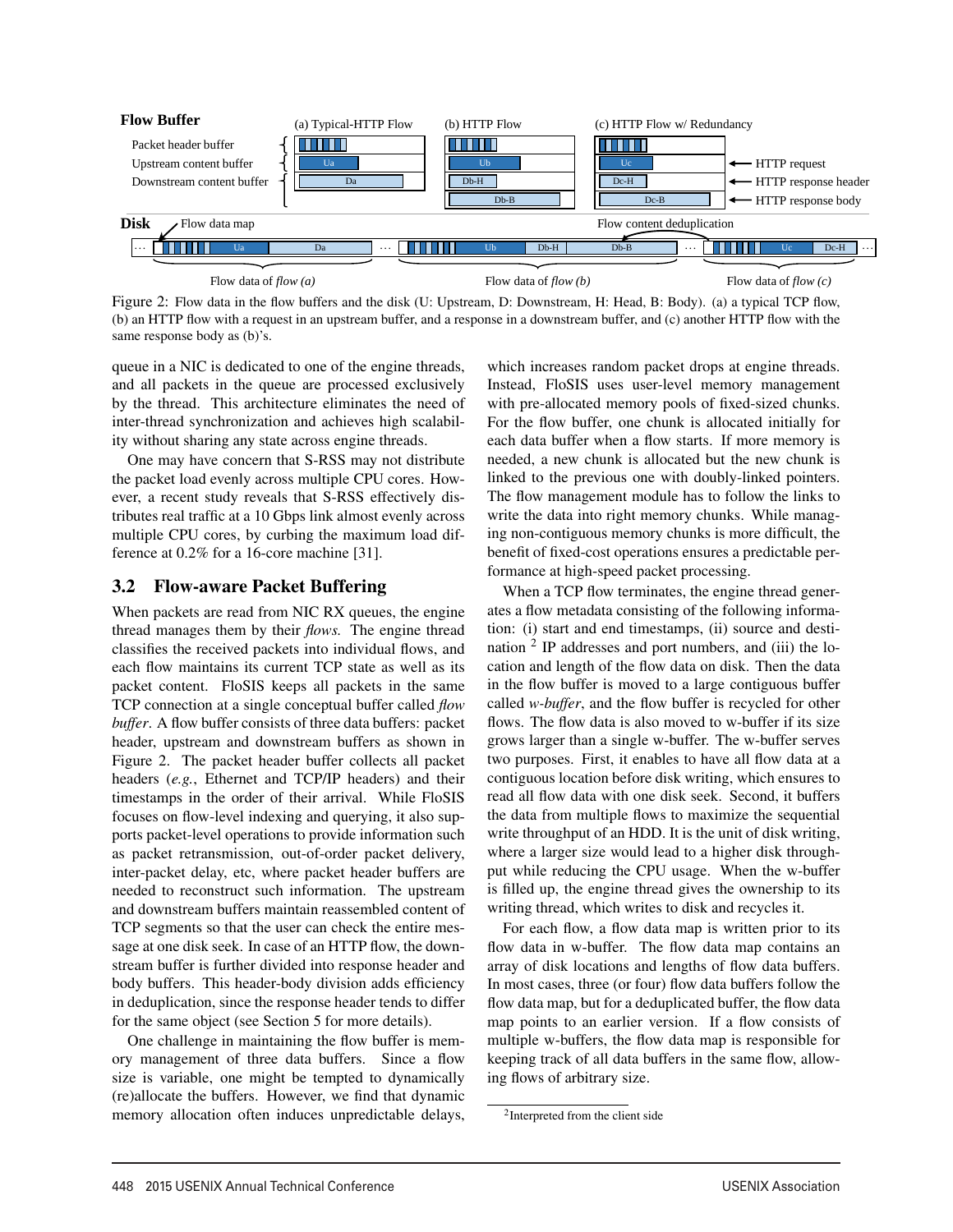

Figure 3: Disk writing throughput and CPU utilization

We comment that FloSIS avoids using buffered I/O, because the file system cache would be of little use for flow dumping and random disk access for user queries. Worse yet, the file system cache behavior becomes unpredictable when the cache buffer is full, which often leads to a catastrophic result such as kernel thrashing. In contrast, direct I/O in FloSIS performs I/O operations by direct DMA-mapping of user buffer to disk, and minimizes the effect of file system cache.

To figure out what size of w-buffer is appropriate as a good design choice in our reference platform, we run a benchmark test with varying buffer sizes. Figure 3 shows disk writing throughputs and CPU utilization of direct I/O using the O\_DIRECT flag (Dwrite) and buffered I/O using fwrite() (Fwrite), where we compare the performance of buffered I/O just to understand the maximum disk performance. In these microbenchmarks, we run 24 threads on our platform, each of which occupies its own HDD and calls write() (fwrite() in Fwrite) continuously, and measure the aggregate throughputs and CPU utilization. Not surprisingly, Fwrite shows good performance regardless of the buffer size due to its data batching in the file system buffer. Since memory copying to a file system write buffer is much faster than actual disk I/O, the kernel always has enough data to feed to disk. This allows Fwrite to achieve the maximum disk throughput, whereas Dwrite achieves a similar performance only at 128 KB or larger buffer sizes due to the absence of kernel-level buffering. As expected, the CPU usage of Dwrite decreases as the buffer size increases. In FloSIS, we choose 512 KB as the size of w-buffer, which achieves almost peak performance only with 10% CPU usage.

#### 4 Flow-level Indexing & Query Processing

In this section, we explain the two-stage flow-level indexing of FloSIS and real-time index generation.

#### 4.1 Two-stage Flow-level Indexing

FloSIS writes flow data to a file (called a dump file) on each disk. When the current file size reaches a given

5

threshold (*e.g.*, 1GB), FloSIS closes it and moves on to the next file for flow data dumping. The reason for file I/O instead of raw disk I/O is to allow other tools to access the dumped content. For sequential disk I/O, we preallocate the disk blocks contiguously in the files (*e.g.*, using Linux's fallocate()).

FloSIS handles flow data stored on each disk by twostage flow-level indexes as shown in Figure 4. It uses the first-stage indexes to determine the files that contain the queried flows (file indexing). If a dump file has relevant flows, it filters the exact flows using the second-stage indexes (flow indexing). The details are as follows.

File indexing: The first-stage indexing is *file indexes*. Each dump file has in-memory file indexes that consist of two timestamps and four Bloom filters. These indexes are used to determine whether queried flows do not exist in the dump file, and the file can be passed. The two timestamps record the arrival times of the first and the last packet stored in the file. Each Bloom filter holds the information about one of the 4-tuple of a flow. For example, the source IP Bloom filter records all source IPs of the flows stored in the dump file. Using the filters, we can quickly figure out whether the dump file does not have any flow with a queried IP (or a port number).

Even if a Bloom filter confirms a hit with a queried IP address or a port number, there is still a small probability that it is a false positive. To achieve a tolerable false positive rate, we need to adjust the size of a Bloom filter and the number of hash functions, considering the number of elements. Assuming that an average flow size is 32 KB [31], we expect 32K flows in a dump file of 1 GB. A Bloom filter with 7 hash functions and 128 KB (or  $2^{20}$  bits) of size, would reduce the false positive rate to 0.0011%, which should be small enough. This means that the memory requirement for file indexes is about 1.5 GB per 3 TB HDD or 36 GB for 24 HDDs.

Flow indexing: The second-stage is *flow indexes*. Flow indexes of a dump file consist of all flow metadata of those stored in the file and four sorted arrays. These are used to retrieve the flow metadata entries that match a user query. Using these entries, FloSIS reads the matched flow data from the dump file.

Each sorted array contains one of the flow tuple values in increasing order. An element in the array consists of a tuple value and a pointer to the flow metadata with that value. For example, a sorted array for destination IP has the entries with (a flow's destination IP, a pointer to the flow metadata) for all flows in the dump file, sorted by the destination IPs. When a query determines a target dump file in the first stage, sorted arrays are used to confirm if there are such flows that match the query. Using a binary search, one can locate the flow metadata fast with a specific tuple value in a query.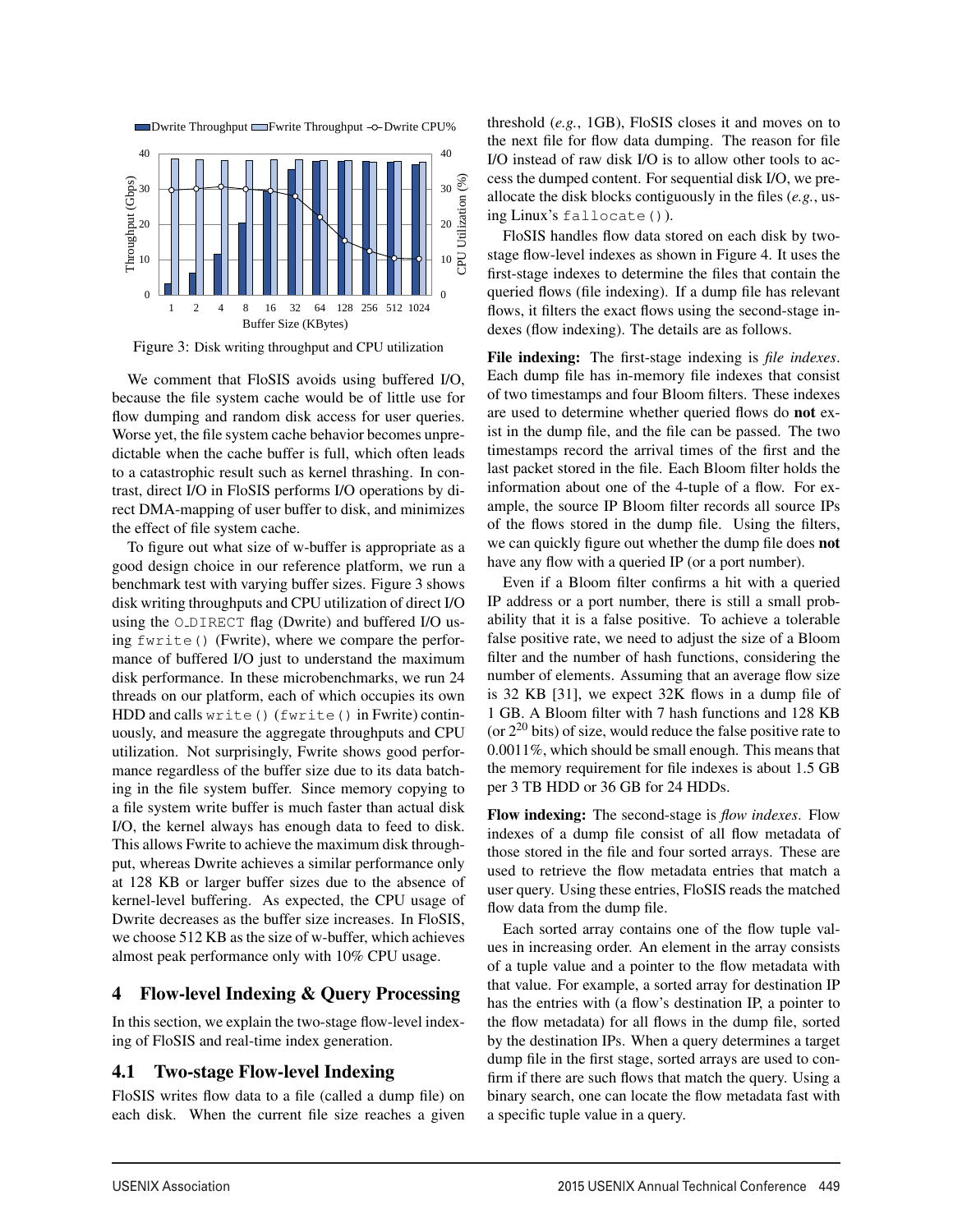

6

In terms of the space overhead, assuming a dump file contains 32K flows, four sorted arrays would take up 1 MB, and the array of 32-byte flow metadata would consume another 1 MB. The total space overhead for flow indexes for 24 HDDs of 3 TB would be 140 GB. Since this might be too large to fit in memory, we store these indexes on SSDs, and keep a fraction of them in memory if they are necessary for query processing.

#### 4.2 Real-time Index Generation

To create the two-stage flow-level indexes in real time, FloSIS needs to produce the flow metadata, and updates the Bloom filters and the sorted arrays, for each completed flow with a budget of a few CPU cycles. However, sorting is a memory-intensive operation that consumes many CPU cycles. To avoid the interference caused by sorting, FloSIS separates the index creation in two steps.

In the first step, an engine thread creates the flow metadata with the 4-tuple values, start time, duration, and disk location of the flow when the flow terminates. Then, the engine thread computes Bloom filter hash values of source and destination IP addresses and port numbers, and updates the Bloom filters. Also, it adds an element at the end of each sorted array and leaves the array unsorted. The new element has one of the 4-tuple values and a pointer to the newly-created flow metadata. Sorting of the arrays is postponed until the engine thread fills up the dump file with flow data. Since sorting is skipped, the engine thread creates an index just in a few CPU cycles.

When a dump file is filled up, the second step begins. The engine thread sends an event to an indexing thread to sort the arrays for the 4-tuple values. The indexing thread sorts the arrays, and writes the flow metadata and the sorted arrays into the SSD. While the indexing thread performs CPU-intensive sorting, other threads working on the same core could suffer from a lack of computation cycles, which could affect the overall performance. To prevent this contention, FloSIS runs the indexing threads on dedicated CPU cores. We note that array sorting and index writing happen once every few seconds since it would take at least 5 seconds to fill a dump file of 1 GB, assuming the disk write throughput is 200 MBps. Dedicating a CPU core for each indexing thread would waste

CPU cycles, so we co-locate several indexing threads on the same CPU core as shown in Figure 1.

#### 4.3 Flow Query Processing

A FloSIS query consists of all or a part of six fields; a period of time (a time range), source and destination IP addresses and port numbers, and a packet-level condition in the BPF syntax. Each field can be a singleton value or a range of values using an IP prefix, a hyphen (-), or a wildcard (\*\*'). FloSIS searches the flows that satisfy every condition in the query, *i.e.*, the query fields are interpreted as conjunctive. Every query field is optional and it is assumed to be any ('\*') in case it is missing in a query.

An example query looks like following.

```
./flowget -st 2015-1-1:0:0:0 -et
2015-1-2:0:0:0 -sip 10.1.2.3 -dip
128.142.33.1/24 -sp 20000-30000 -dp
80 -bpf tcp[tcpflags]&(tcp-syn) != 0
```
flowget is a query client program that accepts a user query and sends it to the query front-end server of FloSIS. The query searches the flows that overlap with the time range of one day from January 1st in 2015, and the source IP is 10.1.2.3 with ports between 20000 and 30000 with any destination IPs in 128.142.33.1/24 with port 80. It wants to see only the SYN packets of the matching flows.

When the query front-end server receives the user query, it distributes the query to all indexing threads and collects the results. Each indexing thread processes the query independently using the two-staged indexes of the dump files on their disks. The first step is 'dump-file filtering' using the file indexes. In this step, the indexing thread identifies which dump files might have matching flows. The indexing thread first finds a set of dump files whose timestamps overlap with the queried time range, and then checks the Bloom filters to see if the dump file might contain the flows with the requested fields. If a query field is a range, the indexing thread assumes that the corresponding Bloom filter returns a hit since checking all possible values would be too costly.

The second step is 'flow filtering' using flow indexes. With the target dump files to look up, the indexing thread performs a binary search on each sorted array to find the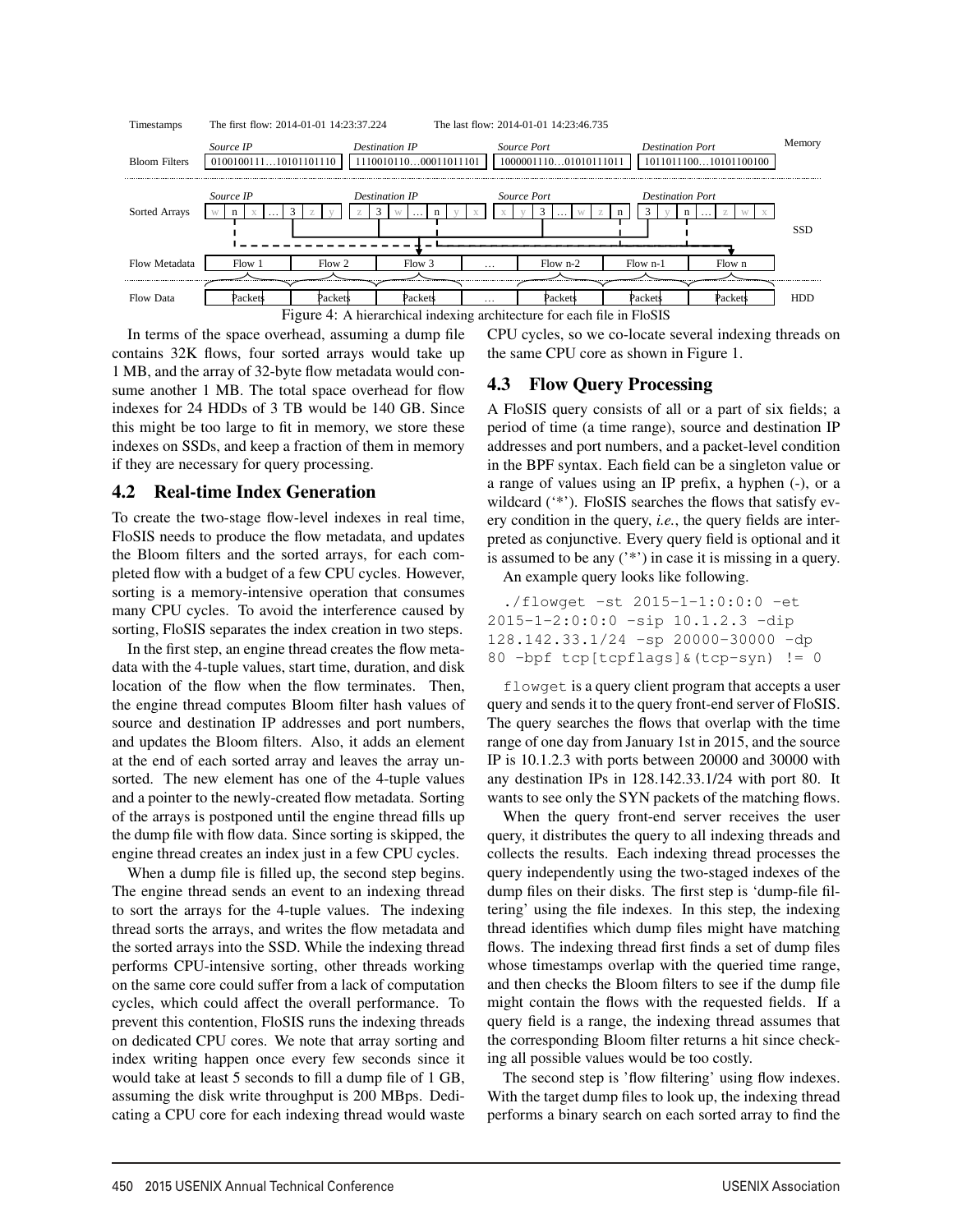entries with the requested field. If the field is a range, it first checks whether the array has any overlap with the range, and a lookup for the closest entry to one end of the range would find all matching entries. Assuming the number of entries in an array is 32K, each binary search would require at most 15 entry lookups. That is, 60 entry lookups would be enough to find all matching flows in a dump file in the worst case, which takes a few microseconds on our platform. For each dump file, the indexing thread takes an intersection of the results from the four sorted arrays. After that, the indexing thread retrieves the matching flow metadata entries, and reads the flow data using the disk location in each flow metadata entry.

The last step in query processing is 'packet filtering'. The indexing thread runs BPF for detailed query condition on each packet header in the matching flows. A BPF provides a user-friendly filtering syntax, and is widely used for packet capture and filtering. While this step requires sequential processing, it is applied to a much reduced set of packets compared to brute-force filtering. If a BFP field is missing, then the last step is omitted and all data is passed to the query front-end, which relays it to the query client on a per-flow basis.

#### 5 Flow-level Content Deduplication

It is well-known that the Internet traffic exhibits a significant portion of redundancy in the transferred contents [11, 31]. For example, a recent study reveals that one can save up to 59% of the cellular traffic bandwidth with simple network deduplication with 4KB fixed-sized chunking [31]. Thus, if we apply flow content deduplication to FloSIS, we may expect a non-trivial saving on storage space, which would help to extend the monitoring period at a high-speed network.

In FloSIS, we choose to adopt "whole-flow deduplication," which uses the entire flow data as a unit of redundancy *(i.e., a chunk)*. If the size of a flow exceeds that of the w-buffer, we make each w-buffer for the flow as a chunk. Whole-flow deduplication is a reasonable design choice, given that 80 to 90% of the total redundancy comes from serving the same or aliased HTTP objects [31], and that it consumes a smaller fraction of CPU cycles compared to other alternatives with fine-grained chunking [11]. Note that CPU cycles are important resources in FloSIS that regularly runs CPU-intensive tasks such as packet acquisition and index sorting.

For flow-level deduplication, an engine thread calculates the SHA-1 hash of the flow-assembled content in each direction (or only the response body in case of an HTTP transaction). CPU cycles for hash computation are amortized over the packets in a flow as the hash is partially updated on each packet arrival. This minimizes the fluctuation of CPU usage, which produces more predictable latency in hash computation. Out-of-order packets are buffered until missing packets arrive, and the hash is updated over the partially reassembled data. When a flow finishes (or when the flow size exceeds the w-buffer size), the SHA-1 hash is finalized. The hash is used as the content name to look up in a global deduplication table for cache hit. The deduplication table is a hash table that stores previous content hashes and their disk locations. It is shared by all engine threads to maximize the deduplication rate. When a lookup is a cache hit, the flow data map would be made point to the location of the earlier version when the flow is written to disk. If it is a cache miss, the SHA-1 hash and its disk location is inserted to the table.

We implement the deduplication table so as to minimize CPU usage and maximize the deduplication performance. We use a per-entry access lock to minimize the lock contention due to frequent accesses by multiple engine threads. We also pre-allocate a fixed number of table entries at initialization and use FIFO as the replacement policy (known to perform as well as LRU in network deduplication [31]). Each entry in the table is designed to be as small as possible to maximize the number of in-memory entries: 44 bytes per entry, 20 bytes SHA-1 hash, 8 bytes for disk location, and 16 bytes for doublylinked pointers. The size of the deduplication table (or simply cache size) is a design parameter that trades off memory usage and deduplication performance. However, it is expected that the cache size does not have to be very big, because it is known that even a small cache significantly helps and the performance improvement diminishes as the cache size increases (i.e., diminishing return) [31, 11]. A recent study reveals that one can achieve 30 to 35% of deduplication rates with only 512 GB of content cache for a 10 Gbps cellular traffic link [31]. This translates to 16 million entries (or 1 GB) in a deduplication table assuming 32KB of average flow size. We understand that the actual numbers would vary in different environments, but we believe that a few GB of table entries should suffice in most cases.

## 6 Implementation

7

We implement FloSIS with 7,271 lines of C code that include engine, writing, and indexing threads as well as a query front-end server and a client. We mainly use Linux kernel version 2.6.32-47 for development and testing, but the code does not depend on the kernel version except for the PSIO library that requires Linux kernel 2.6.3x due to its driver code.

The number of engine, writing and indexing threads and their CPU core mapping are configurable depending on the hardware configuration. Each thread is affinitized to a CPU core and we replicate the thread mapping per each non-uniform memory access (NUMA) domain. FloSIS ensures that the network cards deliver the packets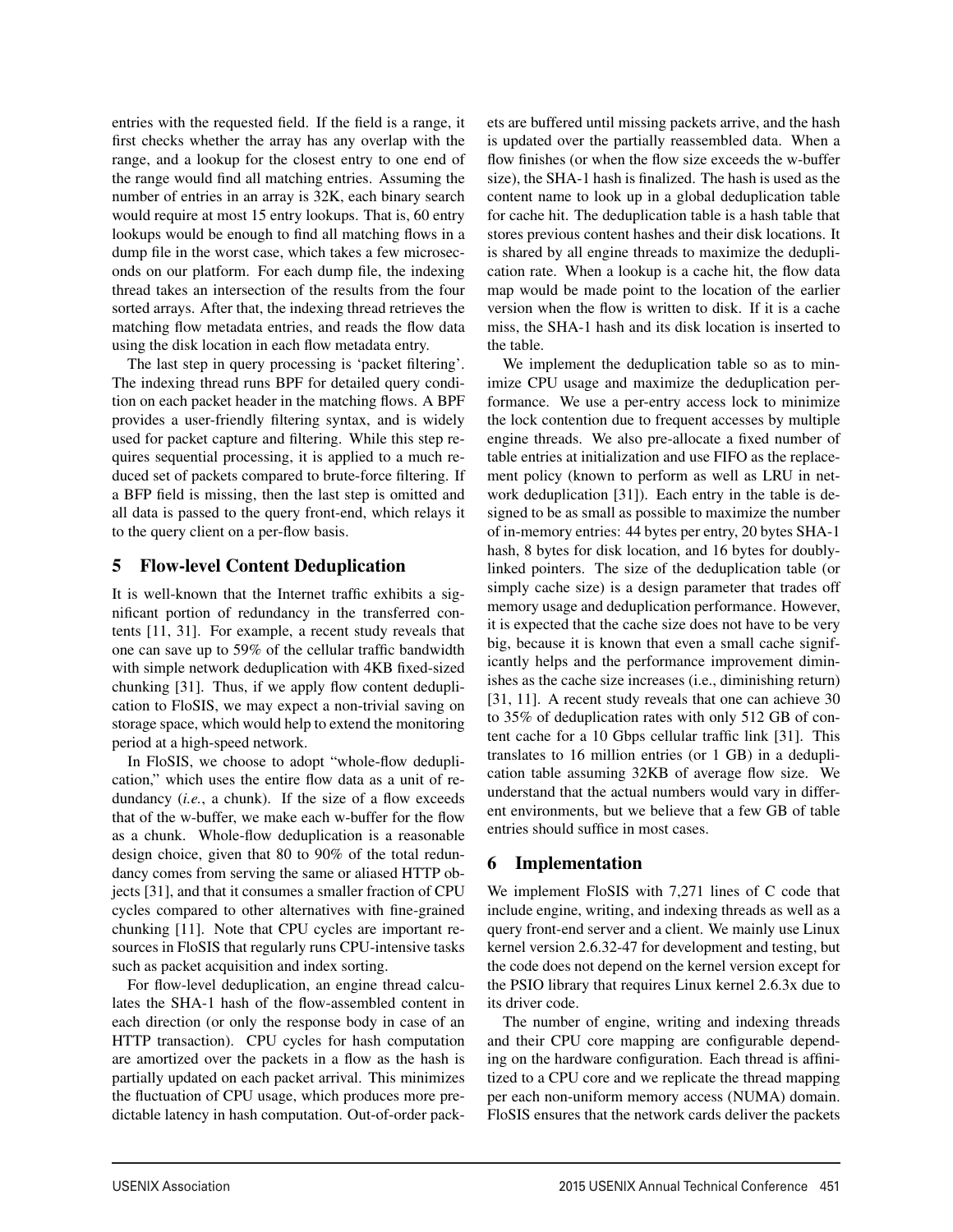only to the CPU cores in the same NUMA domain since crossing NUMA domains is expensive [22].

Since high zero-drop performance is one of our design goals, we pay special attention to the implementation that avoids unpredictable processing delay, whose key techniques are summarized in what follows: First, Flo-SIS limits maximum processing latency per each batch of packets from a NIC. Normally, an engine thread reads a batch of packets, processes them all, and moves on to read the next batch. However, when the number of packets in a batch is too large, it handles only a fraction of them at a time while leaving the rest in the buffer to minimize packet drop in a NIC. This technique is applied to other implementations such as SHA-1 hash calculation and flow management. Second, FloSIS pins each thread to a CPU core to avoid random scheduling delay and to improve CPU cache utilization. Also, it preallocates performance-critical memory chunks such as data, flow, and write buffers, and core data structures like flow metadata, indexes, flow and deduplication table entries at initialization to avoid the run-time overhead of dynamic memory allocation. FloSIS efficiently recycles the memory space, and dynamically allocates memory only when there is no more available pre-allocated memory space. The amount of pre-allocated memory is configurable, which in our prototype is set based on the recent traffic measurement [31]. Third, FloSIS minimizes unpredictable disk I/O delay as much as possible. We use direct I/O with enough buffer size to saturate the disk I/O capacity, and pre-allocate disk blocks in each file so that they are accessed sequentially. This significantly reduces the variance in disk I/O latency.

For evaluating FloSIS's performance, we extend a network workload generator initially developed for [23]. We implement the workload generator to (i) produce synthetic TCP packets with a random payload at a specified rate up to 40 Gbps regardless of packet size, and (ii) replay a real traffic packet trace (in the pcap file format) at a configurable replay speed. We ensure that the packets in the same flow are forwarded to the same destination NIC port in the order of their original record.

#### 7 Evaluation

The goals of our evaluation are three folds. First, we evaluate if FloSIS provides a good performance  $3$  of packetand flow-level capture and disk dumping with synthetic and real traffic. Second, we show how much reduction in query response time FloSIS's two-stage flow-level indexing brings over the existing state-of-the-art packet-level indexing. Third, we evaluate the effectiveness of flow



Figure 5: Synthetic TCP packet dumping throughputs of Flo-SIS, n2disk10g, and tcpdump at 40 Gbps input rate with various packet sizes

content deduplication with a real traffic trace and measure the overhead.

#### 7.1 Experiment Setup

We run FloSIS and other packet capture systems on our reference server machine with dual Intel E5-2690 CPUs (2.90 GHz, 16 cores in total), two dual-port Intel 10 Gbps NICs with 82599 chipsets, 128 GB of RAM, 24 3TB SATA HDDs of 7200 RPM, and 2 SSDs of 512 GB Samsung 840 Pro. For workload generation, we run our packet generator on a similar machine with the same number of CPUs and NICs as the server. For synthetic workload, the packet generator sends the packets of the same size at a specified rate. For real traffic tests, the packet generator replays 67.7 GBs of a packet trace obtained from a large cellular ISP in South Korea [31]. This trace represents a few minutes of real traffic at one of 10 Gbps cellular backhaul links, and has 89 million TCP packets with 760 bytes of average packet size. The client and server machines are directly connected by four 10G cables since the traffic is either synthetically generated or replayed. However, in practice, the live traffic should be port-mirrored to the server via a switch.

#### 7.2 Packet Capture & Dumping

We measure the performance of traffic capture and disk dumping of FloSIS for synthetic and real traffic workloads and compare them with those of existing solutions.

#### 7.2.1 Synthetic Packet Workload

8

We first evaluate whether FloSIS achieves a good performance with packet capture and disk dumping regardless of incoming packet size. We have the packet generator transmit the packets of the same size at 40 Gbps, and measure the disk writing performance of captured packets. To compare the performance of packet-level capture and disk dumping with other tools, we disable other features of FloSIS such as flow management, index generation and writing, and deduplication.

<sup>&</sup>lt;sup>3</sup>Unless specified otherwise, the throughput numbers include Ethernet frame overhead (24 bytes) to reflect the actual line rate.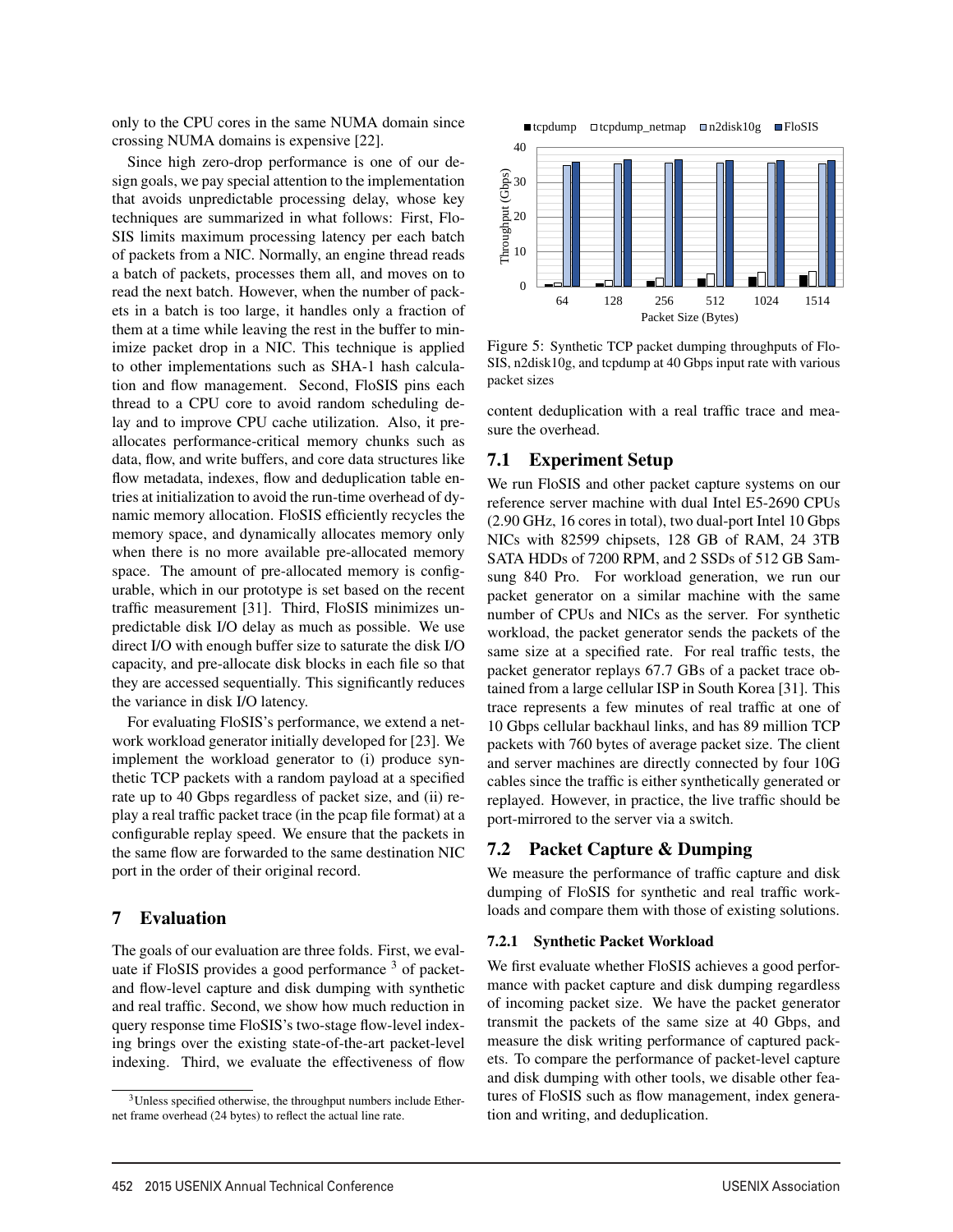

Figure 6: Peak and zero-drop throughput of FloSIS and n2disk10g with real traffic trace replay

We compare the performances with tcpdump [6], tcpdump-netmap  $[7]$ , and n2disk10g  $[17]$ . tcpdump is a popular packet capture system based on the libpcap library, but the libpcap library allows only one process/thread for each network interface. Since our machine has four 10G interfaces, we run 4 tcpdump processes and have each process write the captured packets to its dedicated HDD. On the other hand, tcpdumpnetmap uses the netmap packet I/O framework [28] to accelerate the libpcap library performance. n2disk10g [17] uses PF RING DNA [26] as scalable packet acquisition library, and can be configured to write to multiple disks in parallel. We select the parameters suggested by the manual of n2disk10g [2] for the best behavior. For fair comparison, we disable the indexing module for this test.

Figure 5 shows the throughputs  $4$  of the systems. Flo-SIS achieves 35.8 to 36.5 Gbps regardless of packet size, which is close to the peak aggregate disk writing performance as shown in Figure 3. This implies that FloSIS's packet buffering works well to achieve a sequential disk write performance. We observe that n2disk10g performs as well (34.9 to 35.6 Gbps), which is not surprising since its packet capture and parallel disk I/O is similar to that of FloSIS. Unfortunately, tcpdump and tcpdump-netmap perform poorly, achieving only 0.4 to 3.2 Gbps and 0.9 to 4.4 Gbps, respectively. While the netmap support improves the performance of tcpdump, the inefficiency in the libpcap library itself seems to limit the improvement.

#### 7.2.2 Real Traffic Workload

We now measure the performance of handling the real traffic by replaying the LTE packet trace at a high speed. For this test, we enable flow management and indexing in FloSIS but disable flow deduplication to focus on the performance of flow processing. For comparison, we show the performances of n2disk10g with and without packetlevel indexing. We also measure the peak zero-drop per-



Figure 7: Query processing times over various number of matching flows

formances of both systems to estimate the practical performance for accurate monitoring.

As depicted in Figure 6, the peak performances of FloSIS and n2disk10g with/without indexing are similarly high as 36.4 Gbps, implying that disk writing bandwidth is the primary bottleneck, as in the synthetic workload case. This, in turn, implies that the extra overhead for flow management and two-stage flow index generation is small enough not to degrade the overall performance. However, FloSIS achieves better than n2disk10g in terms of zero-drop performance, 30 Gbps by FloSIS and 20 Gbps by n2disk10g regardless of indexing. We believe that our design choices such as minimizing the contention by separating the resources between interfering tasks, and aggressive amortization of resource consumption help produce more predictable processing delays, despite extra tasks like flow management and indexing. We do not know the root cause for lower zero-drop performance with n2disk10g since we do not have access to the source code, but it seems to pay less attention to the latency burstiness in packet capturing and disk dumping.

#### 7.3 Query Processing

9

We evaluate the effectiveness of flow-level indexing of FloSIS. For the experiments, we replay the LTE traffic trace, and issue 10 queries to retrieve all flows between two IP addresses randomly chosen by us. The number of matching flows ranges from 119 to 21,300, and they are scattered around the disks. We compare the query response times with those of n2disk10g. The indexing of n2disk10g similar to that of FloSIS in that it uses tuplebased Bloom filters to skip the dump files, but it performs linear search on per-packet indexes called packet digests. Per-packet indexing not only incurs more space overhead but also requires more disk seeks to read the packets scattered around the disks.

Figure 7 compares the response times of 10 queries. We find that FloSIS outperforms n2disk10g by a factor of 2.2 to 4.9. As the number of flows increases, the per-

<sup>4</sup>We do not include the Ethernet frame overhead in throughput calculation in this test to focus on the performance of disk writing rather than packet capturing.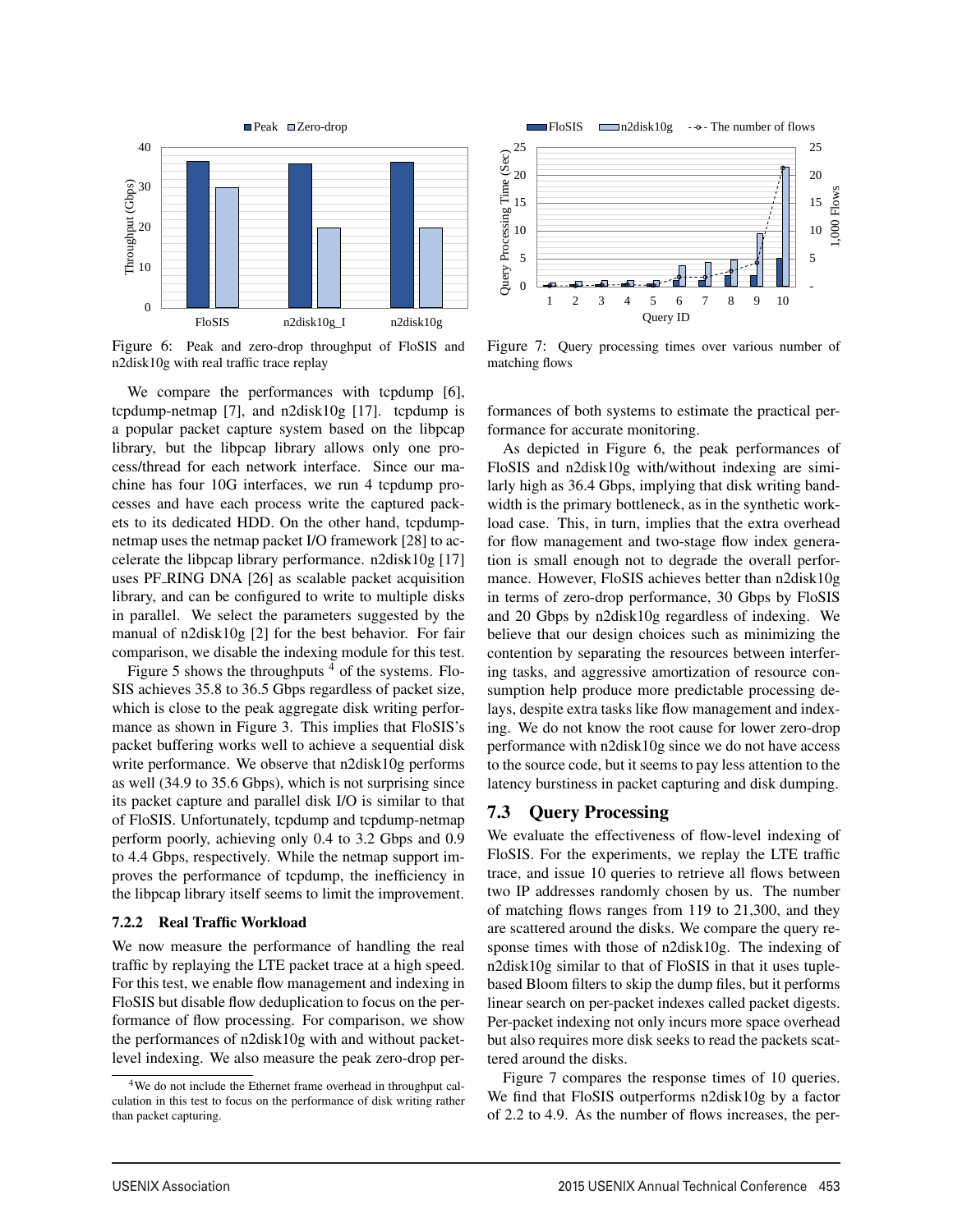| <b>Oueries</b> | O1                | O2      | O3             | 94     |
|----------------|-------------------|---------|----------------|--------|
| Bloom filter   | 100%              | 0.05%   | ٠              |        |
| Sorted array   |                   | 10.83%  | 100%           | 99.43% |
| Flow read      |                   | 89.12%  |                | 0.57%  |
| Latency        | 3.3 <sub>ms</sub> | 330.2ms | 80.5s          | 82.2s  |
| Response       | 0B                | 2.7KB   | 0 <sub>B</sub> | 2.7KB  |

Table 1: Query processing times of singleton and range queries with/without disk access to read indexes and flow data

formance gap widens since n2disk10g suffers from more disk activity to gather all data. Unfortunately, we could not fill more data to examine the performance difference further since n2disk10g that we have is an evaluation version that runs for only a few minutes.

To investigate the FloSIS behavior with more flow data, we disable deduplication in FloSIS and fill the LTE trace repeatedly until we have 10 TBs of stored data. During the data filling phase, we feed in a few random flows that we retrieve in our queries. We use four types of queries to evaluate the effectiveness of our indexing structure. We use two singleton (Q1, Q2) and two range queries (Q3, Q4) for the entire time period. One of the two queries in each query type  $(Q1, Q3)$  looks for a flow that does not exist on disk, while the other queries (Q2, Q4) would return a small flow (2.7 KB) as a response.

Table 1 shows the response times for all queries. Q1 takes only 3.3 milliseconds (ms) since it would require checking only the Bloom filters in memory. Q2 takes more time (330.2 ms) since it has to read in the sorted arrays and flow metadata for the matching dump file from an SSD after cache hits with the Bloom filters. It also needs to read in the flow data from an HDD. Q3 and Q4 take much longer, 80.5 and 82.2 seconds, respectively, since FloSIS skips the Bloom filters for range queries, and reads in sorted arrays and flow metadata for all dump files. Since there are about 10,000 dump files for 10 TBs of data, the total size of all sorted arrays and flow metadata would be 20 GB. Actually, we could optimize the behavior further by reading the sorted arrays first, and read the flow metadata only if the query is a hit with the sorted arrays. Without indexing, it would require reading all data from HDDs which could take at least a few hours to resolve the queries.

#### 7.4 Deduplication

We evaluate flow content deduplication with the real traffic trace. Deduplication is the most CPU-intensive task in FloSIS due to the overhead of real-time content hashing. We see almost full CPU utilization when we enable deduplication at a high traffic rate. While we expect to improve the performance in a cost-effective manner with SHA-1 computation offloading to off-chip GPUs [24], we focus on the CPU-only performance here. We also measure the level of storage compression by deduplication as we use more deduplication table entries.



Figure 8: Deduplication rates over various numbers of deduplication table entries

FloSIS achieves about 15 Gbps of the peak zerodrop performance with deduplication. The performance is almost halved from the peak zero-drop performance without deduplication (in Figure 6), but its performance reaches 75% of the peak zero-drop performance of n2disk10g. Even if we amortize the latency of SHA-1 hashing over time, even a short spike of SHA-1 computation delay induces random packet drop, which drags the zero-drop performance. Nevertheless, we believe that one can monitor a full 10 Gbps link with deduplication without worrying about packet drop.

Finally, we estimate how many deduplication table entries are needed for a good deduplication rate. This question is difficult to answer given that we have only 67 GB of real traffic workload. For this workload, we draw a graph that shows the deduplication rates over various deduplication table size. Figure 8 presents the results over the entire period of traffic replay at 13.5 Gbps. The trend we find here is that (i) even a small cache works very effectively: A table with only 64K entries (or just 4 MB of content cache on disk) provides about 14% deduplication rate, (ii) it requires almost eight times more entries to double the deduplication rate, (iii) once the entries are filled up, the deduplication rate stabilizes over time. We obtain 34.5% of deduplication rate with 4 million entries, which is enough to suppress the actual redundancy in the original data. We do note that our trace is too small to draw any definitive conclusions, but we observe that a much larger workload shares a few similarities as our workload [31]. Given that 512 GB of content cache with 4KB chunks (or 16 million entries in the deduplication table) gives 30 to 35% of deduplication rate at a busy 10 Gbps link, we believe that a few GB of entries would be enough to achieve a good performance in practice.

#### 8 Related Work

10

We briefly discuss the related work here. Due to a large body of works, comprehensive coverage is difficult, so we attempt to provide a summary of representative works.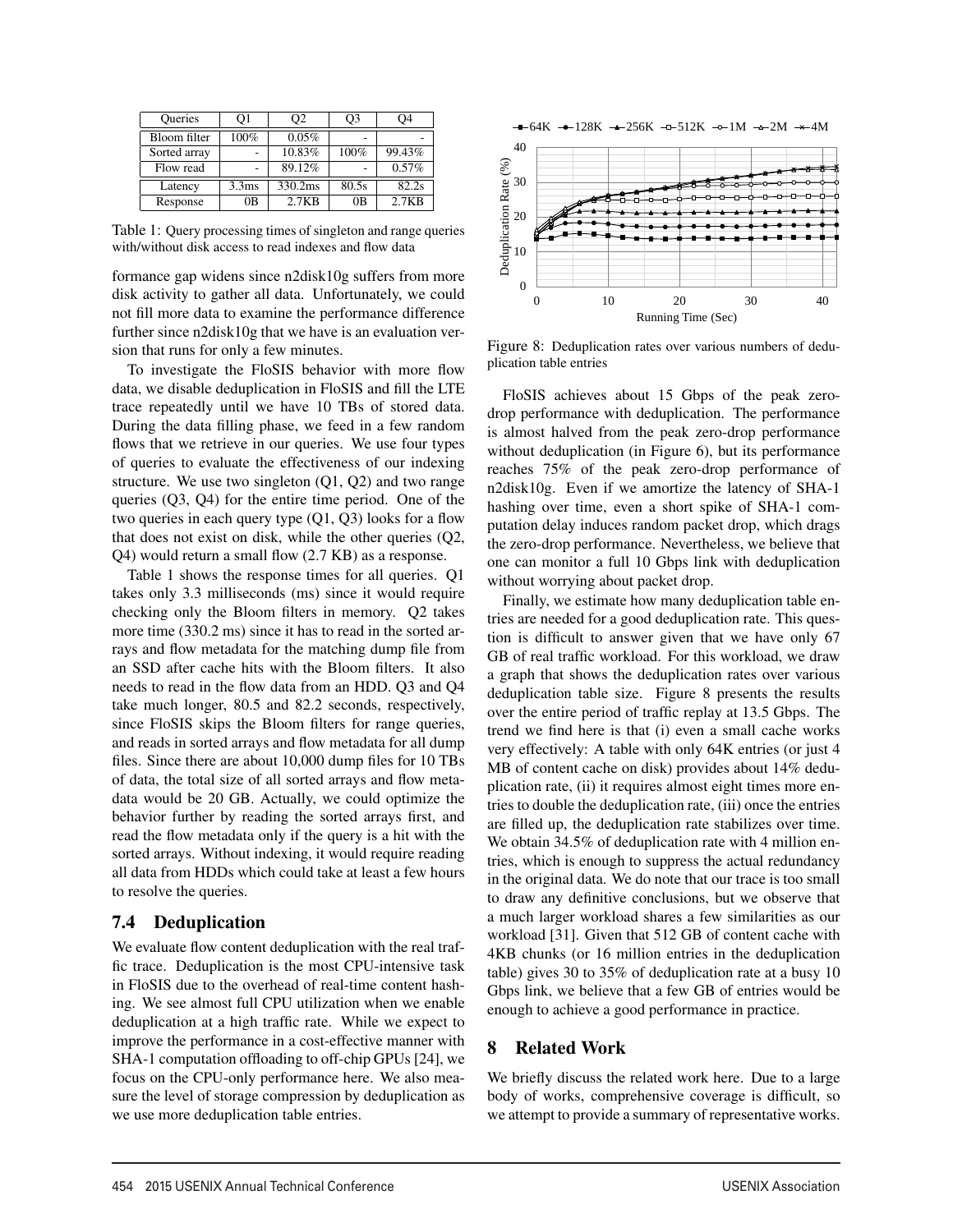High-speed packet acquisition and writing: Scalable and fast packet capture heavily affects the performance of network security monitoring systems such as firewalls and intrusion detection/prevention systems (IDS/IPS). High-end security systems typically adopt a parallel packet acquisition architecture that exploit the parallelism in modern CPUs and network cards. For example, software-based IDSes such as SnortSP [4], Suricata [5] and Para-Snort [14] deploy parallelized pipelining architectures suitable for a multi-core environment. Gnort [20], MIDeA [30] and Kargus [23] adopt a similar parallelized architecture for fast packet capture, but use general-purpose GPUs to offload the heavy pattern matching operations for extra performance improvement. n2disk10g [17] is a recent high-speed packet capture and storing system that adopts PF RING DNA for packet acquisition, and uses direct disk I/O for scalable disk throughput. FloSIS shares the parallel packet capture architecture with these systems, but it goes beyond scalable packet capture and shows how one should map heterogeneous tasks of different computation budget (e.g., engine, writing, indexing threads) to computing resources for high zero-drop performance.

Intelligent indexing for fast retrieval: It is of critical importance to have an intelligent indexing structure for fast query response. pcapIndex [19] uses compressed bitmap indexes to index pcap files at off-line, and supports user queries with the BPF syntax. Hyperion [18] presents a stream file system optimized for sequential immutable streaming writes to store high-volume data streams, and proposes a two-level index structure based on Bloom filters. Gigascope [16] supports SQL-like queries on a packet stream, however, without archiving long-duration data. n2disk10g [17] supports per-packet indexing based on the Bloom filter and a packet metadata called packet digest. However, the per-packet indexing structures are used only for rough filtering of the entire data and it still requires linear search for query processing, often causing a long delay. FloSIS adopts flow-level indexing and query processing, which eliminates linear disk search and minimizes disk access in query processing. The required storage space for indexing is much smaller than that of packet-level indexing.

Network Traffic Compression: There have been many works on network traffic deduplication [9, 10, 11, 12, 29, 31]. These works show that typical Internet traffic has significant content-level redundancy. In terms of duplicate suppression, a smaller chunking unit and contentbased chunking algorithm like Rabin's fingerprinting [27] generally leads to a higher deduplication rate at the cost of a larger computation overhead. To the best of our knowledge, FloSIS is the first traffic capture system that employs deduplication, and our choice of whole-flow

deduplication is reasonable given the trade-off of computation overhead and the level of storage savings.

Cooke *et al.* present a multi-format storage that stores detailed information for recent data, but maintains only the summary of old data as time goes by [15]. Horizon Extender [21] proposes Web traffic classification and storing based on white-listing, considering the Web service popularity. It mainly focuses on compressing stored HTTP data for storage savings while minimizing the loss of data required to find the evidence of data leakage. Time Travel [25] stores only the first part of the large flows considering the heavy-tailed nature of network traffic. While these works reduce the storage requirement at the cost of losing a fraction of the data, FloSIS focuses on lossless storing of full flow data at a high-speed network for accurate traffic monitoring. However, we believe a hybrid approach is possible for further storage savings.

## 9 Conclusion

As the network edge bandwidth exceeds 10 Gbps, the demand for scalable packet capture and retrieval, used for attack analysis, network troubleshooting and performance debugging, is rapidly increasing. However, existing software-based packet capture systems neither provide high performance nor support flow-level indexing for fast query response. In this paper, we have proposed a highly scalable, software-based flow storing and indexing system, FloSIS, characterized by three features: exercising full parallelism, flow-aware processing for minimizing expensive disk access for user queries, and deduplication for efficient storage usage.

We have demonstrated that FloSIS achieves up to 30 Gbps of zero-drop performance without deduplication, and 15 Gbps with deduplication with real traffic storing and indexing, at the indexing storage cost of only 0.25% of the stored data. The two-stage flow-level indexing of FloSIS completes searching and reading 2.7 KB of flow data from 10 TB in 330.2 ms. Finally, our flow content deduplication reduces 34.5% of storage space for 67 GB of the real traffic trace with 256 MB of additional memory consumption.

## Acknlowdgments

11

We would like to thank Shinjo Park and Sanghyeok Chun for their help on the initial design of the system. We also thank the anonymous reviewers and our shepherd, Keith Adams for valuable comments on the paper. This work was supported in part by National Security Research Institute grants #N04130037, #N04140063, Institute for Information & communications Technology Promotion (IITP) [B0126-15-1078], and the ICT R&D program of MSIP/IITP, Republic of Korea [B0101-15-1368, Development of an NFV-inspired networked switch and an operating system for multi-middlebox services].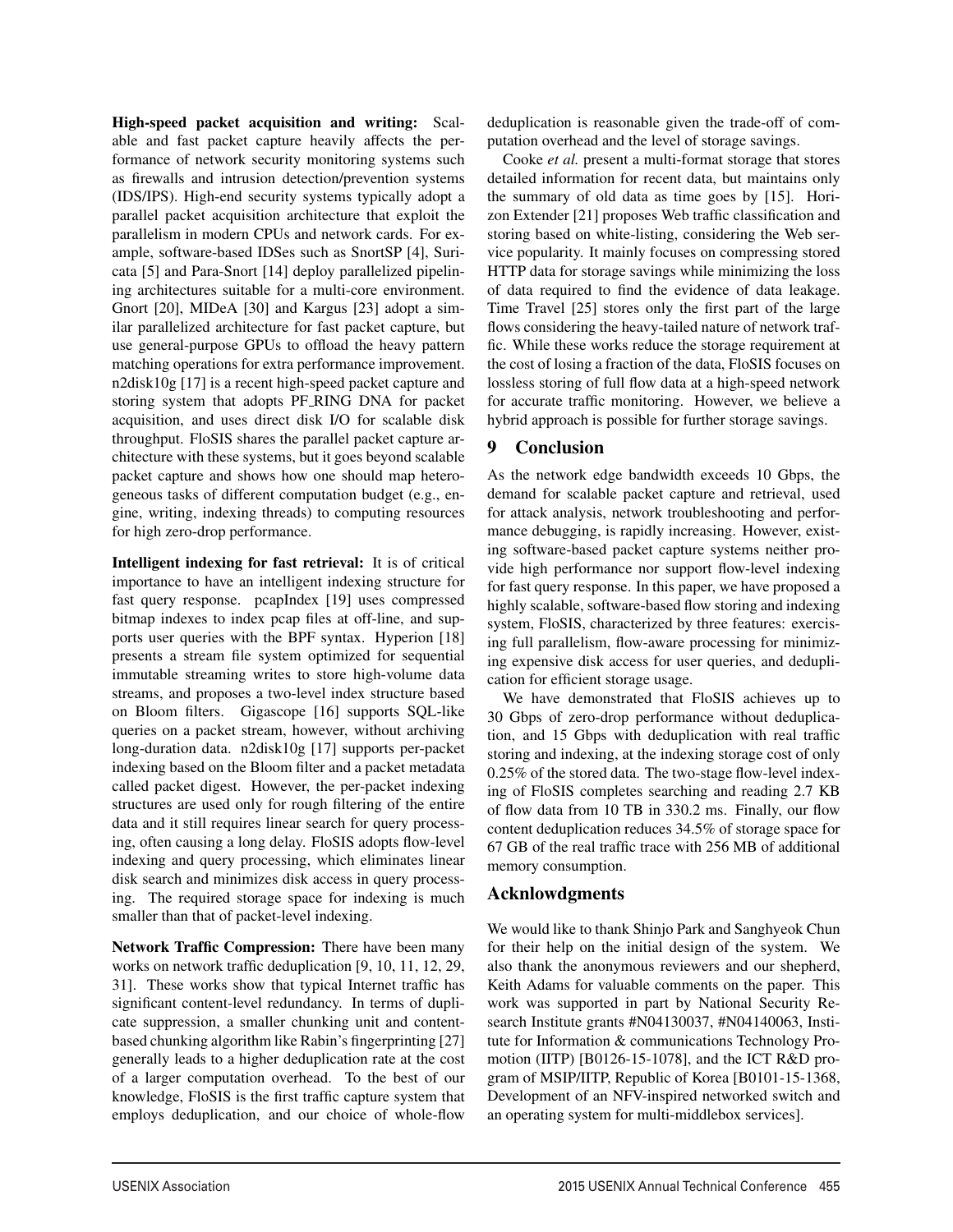#### References

- [1] Intel DPDK: Data Plane Development Kit. http: //dpdk.org/.
- [2] n2disk User's Guide. http://www.ntop. org/.
- [3] netsniff-ng. http://netsniff-ng.org/.
- [4] SnortSP (Security Platform). http: //www.snort.org/snort-downloads/ snortsp/.
- [5] Suricata Intrusion Detection System. http: //www.openinfosecfoundation.org/ index.php/download-suricata.
- [6] Tcpdump & Libpcap. http://www.tcpdump. org/.
- [7] Tcpdump: netmap support for lipcap. http:// seclists.org/tcpdump/2014/q1/9/.
- [8] Wireshark. http://www.wireshark.org/.
- [9] AGARWAL, B., AKELLA, A., ANAND, A., BAL-ACHANDRAN, A., CHITNIS, P., MUTHUKRISH-NAN, C., RAMJEE, R., AND VARGHESE, G. Endre: An end-system redundancy elimination service for enterprises. In *Proceedings of USENIX NSDI* (2010).
- [10] ANAND, A., GUPTA, A., AKELLA, A., SESHAN, S., AND SHENKER, S. Packet caches on routers: The implications of universal redundant traffic elimination. In *Proceedings of ACM SIGCOMM* (2008).
- [11] ANAND, A., MUTHUKRISHNAN, C., AKELLA, A., AND RAMJEE, R. Redundancy in network traffic: Findings and implications. In *Proceedings of ACM SIGMETRICS* (2009).
- [12] ANAND, A., SEKAR, V., AND AKELLA, A. SmartRE: an architecture for coordinated networkwide redundancy elimination. In *Proceedings of ACM SIGCOMM* (2009).
- [13] BLOOM, B. H. Space/time trade-offs in hash coding with allowable errors. *Communications of ACM 13*, 7 (July 1970), 422–426.
- [14] CHEN, X., WU, Y., XU, L., XUE, Y., AND LI, J. Para-Snort: A Multi-thread Snort on Multi-core IA Platform. In *Proceedings of Parallel and Distributed Computing and Systems (PDCS)* (2009).

12

- [15] COOKE, E., MYRICK, A., RUSEK, D., AND JA-HANIAN, F. Resource-aware multi-format network security data storage. In *Proceedings of ACM SIG-COMM workshop on Large-scale attack defense* (2006).
- [16] CRANOR, C., JOHNSON, T., SPATASCHEK, O., AND SHKAPENYUK, V. Gigascope: a stream database for network applications. In *Proceedings of ACM SIGMOD* (2003).
- [17] DERI, L., CARDIGLIANO, A., AND FUSCO, F. 10 gbit line rate packet-to-disk using n2disk. In *Proceedings of IEEE INFOCOM Workshop on Traffic Monitoring and Analysis* (2013).
- [18] DESNOYERS, P. J., AND SHENOY, P. Hyperion: high volume stream archival for retrospective querying. In *Proceedings of USENIX ATC* (2007).
- [19] FUSCO, F., DIMITROPOULOS, X., VLACHOS, M., AND DERI, L. pcapIndex: an index for network packet traces with legacy compatibility. *ACM SIG-COMM Computer Communications Review 42*, 1 (Jan. 2012), 47–53.
- [20] G. VASILIADIS, S. ANTONATOS, M. POLY-CHRONAKIS, E. P. MARKATOS, AND S. IOANNI-DIS. Gnort: High Performance Network Intrusion Detection Using Graphics Processors. In *Proceedings of the International Symposium on Recent Advances in Intrusion Detection (RAID)* (2008).
- [21] GUGELMANN, D., SCHATZMANN, D., AND LENDERS, V. Horizon extender: long-term preservation of data leakage evidence in web traffic. In *Proceedings of ACM CCS* (2013).
- [22] HAN, S., JANG, K., PARK, K., AND MOON, S. B. PacketShader: a GPU-accelerated software router. In *Proceedings of ACM SIGCOMM* (2010).
- [23] JAMSHED, M. A., LEE, J., MOON, S., YUN, I., KIM, D., LEE, S., YI, Y., AND PARK, K. Kargus: A highly-scalable software-based intrusion detection system. In *Proceedings of ACM CCS* (2012).
- [24] JANG, K., HAN, S., HAN, S., MOON, S. B., AND PARK, K. SSLShader: Cheap SSL Acceleration with Commodity Processors. In *Proceedings of USENIX NSDI* (2011).
- [25] MAIER, G., SOMMER, R., DREGER, H., FELD-MANN, A., PAXSON, V., AND SCHNEIDER, F. Enriching network security analysis with time travel. In *Proceedings of ACM SIGCOMM* (2008).